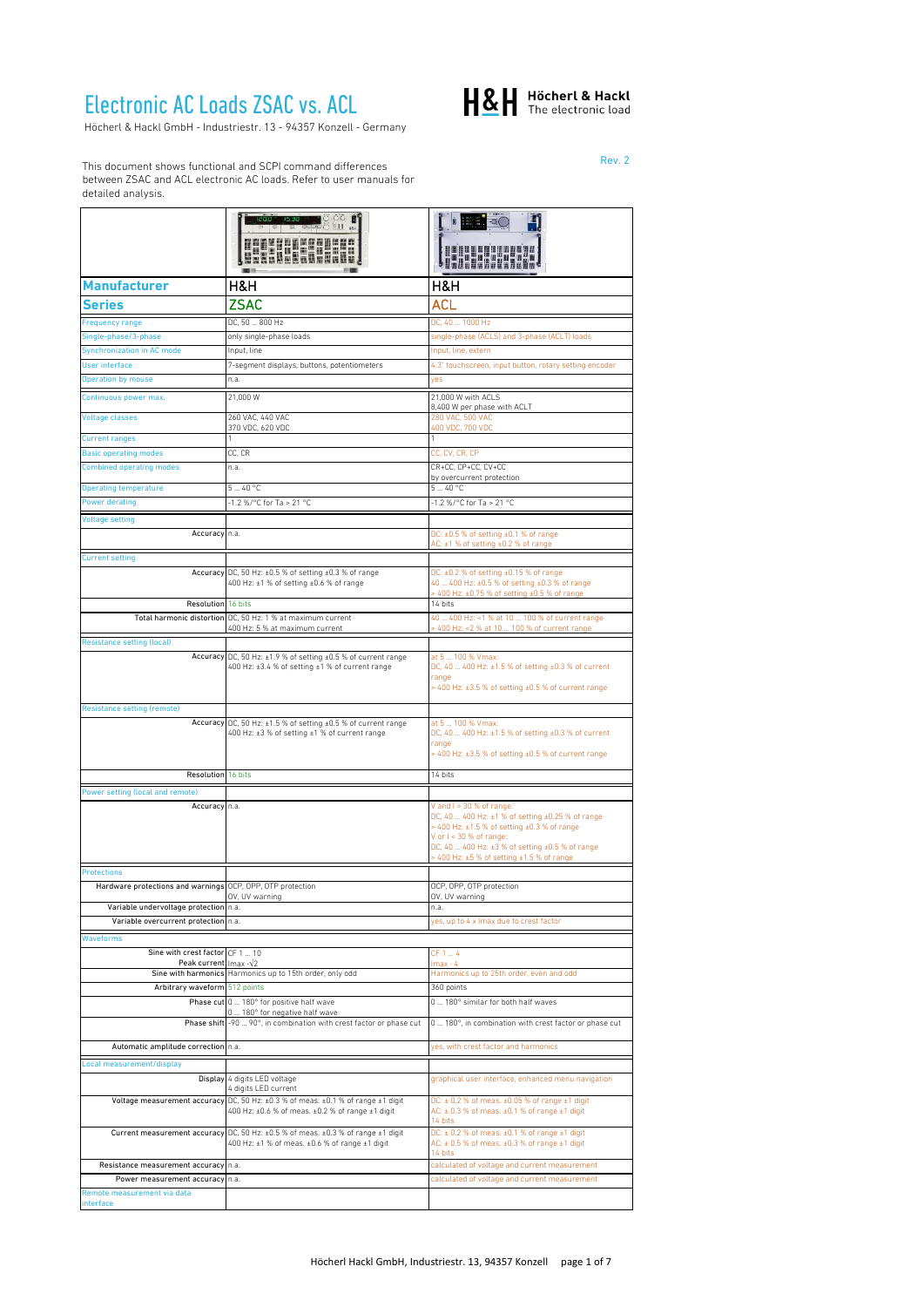|                                                         | Voltage measurement accuracy DC, 50 Hz: ±0.5 % of meas. ±0.5 % of range       | DC: ± 0.2 % of meas. ±0.05 % of range                             |  |
|---------------------------------------------------------|-------------------------------------------------------------------------------|-------------------------------------------------------------------|--|
|                                                         | 400 Hz: ±1 % of meas. ±0.1 % of range                                         | AC: $\pm$ 0.3 % of meas. $\pm$ 0.1 % of range                     |  |
|                                                         | 18 bits                                                                       | 14 bits                                                           |  |
|                                                         | Current measurement accuracy DC, 50 Hz: ±0.5 % of meas. ±0.05 % of range      | DC: ± 0.2 % of meas. ±0.1 % of range                              |  |
|                                                         | 400 Hz: ±1 % of meas. ±0.1 % of range<br>18 bits                              | AC: $\pm$ 0.5 % of meas. $\pm$ 0.3 % of range<br>14 bits          |  |
| Resistance measurement accuracy                         | n.a.                                                                          | calculated of voltage and current measurement                     |  |
| Power measurement accuracy n.a.                         |                                                                               | calculated of voltage and current measurement                     |  |
| <b>Dynamic function (LIST)</b>                          |                                                                               |                                                                   |  |
|                                                         |                                                                               |                                                                   |  |
| Number of dynamic settings 50 list points               | with corresponding ramp and dwell times (LIST)                                | 300 list points<br>with corresponding ramp and dwell times (LIST) |  |
| Time resolution 200 µs                                  |                                                                               | $200 \mu s$                                                       |  |
| Number of measurement points n.a.                       |                                                                               | 40,000                                                            |  |
| Number of iterations 1  65535, infinite                 |                                                                               | 1  999,999, infinite                                              |  |
| Maximum dwell and ramp time 2,000 s                     |                                                                               | 1,000 s                                                           |  |
| Maximum sample time n.a.<br>1,000 s                     |                                                                               |                                                                   |  |
| Voltage measurement accuracy n.a.                       |                                                                               | DC: ± 0.2 % of meas. ±0.05 % of range                             |  |
|                                                         |                                                                               | AC: $\pm$ 0.3 % of meas. $\pm$ 0.1 % of range                     |  |
|                                                         |                                                                               | 14 bits                                                           |  |
| Current measurement accuracy n.a.                       |                                                                               | DC: $\pm$ 0.2 % of meas. $\pm$ 0.1 % of range                     |  |
|                                                         |                                                                               | AC: $\pm$ 0.5 % of meas. $\pm$ 0.3 % of range<br>14 bits          |  |
| <b>Rectangle function</b>                               | by LIST function                                                              | by LIST                                                           |  |
|                                                         |                                                                               | by Rectangle function with amplitude and offset (in local         |  |
|                                                         |                                                                               | operation only)                                                   |  |
| <b>Watchdog function</b>                                | yes, WD reset by any valid data interface command                             | yes, WD reset periodically by control software                    |  |
| Save/recall settings                                    | n.a.                                                                          | 9 memories + 1 for power-off settings                             |  |
| Data logging to USB MSD                                 | n.a.                                                                          | yes, sample rate 0.5  30 s with 0.1 s resolution                  |  |
| <b>Trigger system</b>                                   | yes (sources: extern, bus)                                                    | yes (sources: extern, bus)                                        |  |
| Triggered input n.a.                                    |                                                                               | yes                                                               |  |
| Triggered levels yes                                    |                                                                               | ves                                                               |  |
| Triggered LIST yes                                      |                                                                               | yes                                                               |  |
| Triggered DAQ n.a.                                      |                                                                               | yes                                                               |  |
| <b>Keylock function</b>                                 | n.a.                                                                          | yes                                                               |  |
| <b>Preset function (factory settings)</b>               | n.a.                                                                          | ves                                                               |  |
| Save and recall device settings                         | n.a.                                                                          | yes, 10 setting memories (1 for last power-off)                   |  |
| <b>User-defined power-on settings</b>                   | n.a.                                                                          | yes, 10 setting memories                                          |  |
| Measurement values (numeric)                            | Vrms, Irms                                                                    | Vrms, Irms, R, P, S, Q, f, CF, PF, T                              |  |
| <b>Characteristics display</b>                          | n.a.                                                                          | V(t), I(t), P(t) diagram                                          |  |
| <b>Waveform display</b>                                 | n.a.                                                                          | V and I in one diagram                                            |  |
|                                                         |                                                                               |                                                                   |  |
| <b>Help system</b>                                      | n.a.                                                                          | yes, German or English selectable                                 |  |
| <b>Screenshot function</b>                              | n.a.                                                                          | yes                                                               |  |
| Manual on board                                         | n.a.                                                                          | yes, with update and download function via USB                    |  |
| I/O port                                                | standard, isolated                                                            | ACL06 option, isolated                                            |  |
|                                                         |                                                                               |                                                                   |  |
| Analog control 0  5 V or                                |                                                                               | $05V$ or                                                          |  |
|                                                         | $0 \dots 10 V$                                                                | 010V                                                              |  |
| Analog control sampling rate analog/real time           |                                                                               | analog/real time                                                  |  |
| Ext. setting control 0  Imax                            |                                                                               | $0 \dots$ Imax                                                    |  |
| Monitor signals I, V, P                                 |                                                                               | I, V                                                              |  |
| Monitor sampling rate analog/real time                  |                                                                               | analog/real time                                                  |  |
| Digital control signals (inputs) load input on-off      |                                                                               | load input on-off                                                 |  |
|                                                         | emergency off (remote shut-down)<br>control input for ext. control activation | remote shut-down<br>control input for ext. control activation     |  |
|                                                         | trigger input                                                                 | trigger input                                                     |  |
|                                                         | waveform selection                                                            | input mode (AC, DC)                                               |  |
|                                                         | setting A-B                                                                   | synchronization source (input, line, extern)                      |  |
|                                                         |                                                                               | synchronization input                                             |  |
| Digital outputs input status                            | status overload                                                               | status overload<br>load input activation state                    |  |
|                                                         | trigger output during dynamic operation (setting A-B)                         | trigger output                                                    |  |
|                                                         |                                                                               | programmable logic output                                         |  |
| Digital outputs' voltage levels 5 V / 24 V (selectable) |                                                                               | 5 V / 24 V (selectable)                                           |  |
| I/O port: Permissible voltages                          |                                                                               |                                                                   |  |
|                                                         | GND - Input LO max. 500 V (DC or AC)                                          | max. 600 V AC / 800 V DC                                          |  |
|                                                         | GND - PE max. 125 V (DC or AC)                                                | max. 100 V AC / 100 V DC                                          |  |
| Permissible potentials of Input                         |                                                                               |                                                                   |  |
|                                                         | Input LO - PE max. 300 V (DC or AC)                                           | max. 500 V AC / 700 V DC                                          |  |
|                                                         | Input HI - PE max. 300 V (DC or AC)                                           | max. 500 V AC / 700 V DC                                          |  |
| Input terminals                                         | touch-protected sunk binding post SBUS4-32 or SBUS6-                          | SBUS4-32 or Phoenix PH2/7.62-BU16, one per phase                  |  |
|                                                         | 125                                                                           |                                                                   |  |
| <b>Sense terminals</b>                                  | touch-protected sunk binding post SBUS4-32                                    | Phoenix PH2/7.62-BU16, one per phase                              |  |
| Data interfaces                                         |                                                                               |                                                                   |  |
|                                                         | <b>USB</b> optional                                                           | standard                                                          |  |
|                                                         | RS-232 optional                                                               | standard                                                          |  |
|                                                         | CAN n.a.                                                                      | standard                                                          |  |
| Ethernet optional                                       |                                                                               | standard                                                          |  |
|                                                         | <b>GPIB</b> optional                                                          | optional                                                          |  |
|                                                         |                                                                               |                                                                   |  |
| <b>SCPI syntax</b>                                      | yes                                                                           | yes                                                               |  |
| <b>LabVIEW drivers</b>                                  | yes, NI certified                                                             | under construction                                                |  |
| Software tools                                          | ves                                                                           | under construction                                                |  |
| Firmware update                                         | by flashing tool via RS-232                                                   | via USB MSD (front)                                               |  |
| <b>Analog Master-Slave operation</b>                    | yes                                                                           | yes                                                               |  |
| Master-Slave operation in system                        | n.a.                                                                          | yes                                                               |  |
| connection                                              |                                                                               |                                                                   |  |
| <b>Safety compliance</b>                                | DIN EN 61010-1<br>DIN EN 61010-2-030                                          | DIN EN 61010-1<br>DIN EN 61010-2-030                              |  |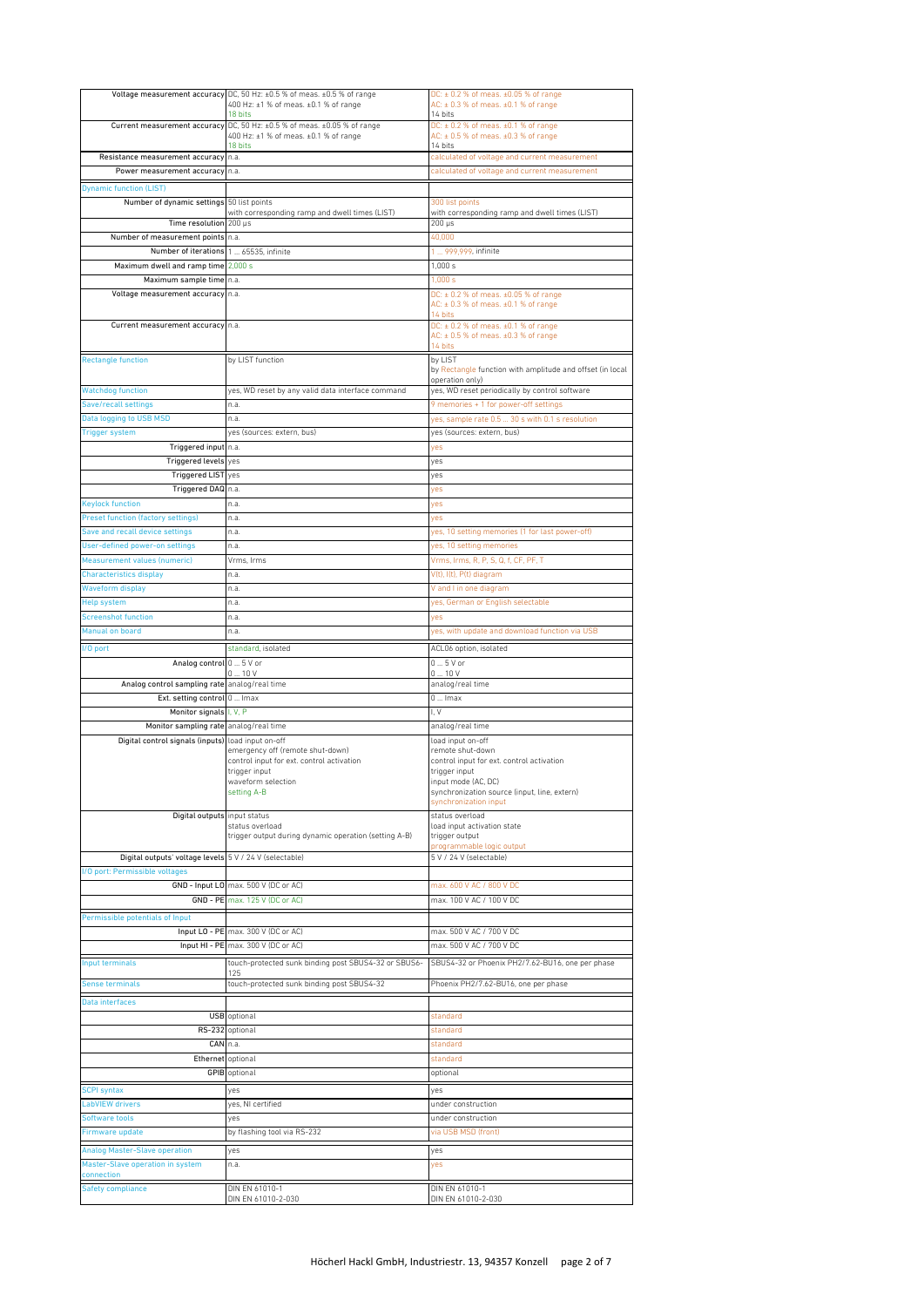| <b>EMC</b> compliance    | DIN EN 61326-1<br><b>DIN EN 55011</b><br>DIN EN 61000-3-2 | DIN EN 61326-1<br><b>DIN EN 55011</b><br>DIN EN 61000-3-2                                                           |
|--------------------------|-----------------------------------------------------------|---------------------------------------------------------------------------------------------------------------------|
|                          | DIN EN 61000-3-3                                          | DIN EN 61000-3-3                                                                                                    |
| <b>Front panel color</b> | RAI 7032                                                  | RAI 7035                                                                                                            |
|                          |                                                           |                                                                                                                     |
| Calibration              |                                                           | Free H&H calibration service for new device, another free Free H&H calibration service for new device, another free |
|                          | calibration within warranty period                        | calibration within warranty period                                                                                  |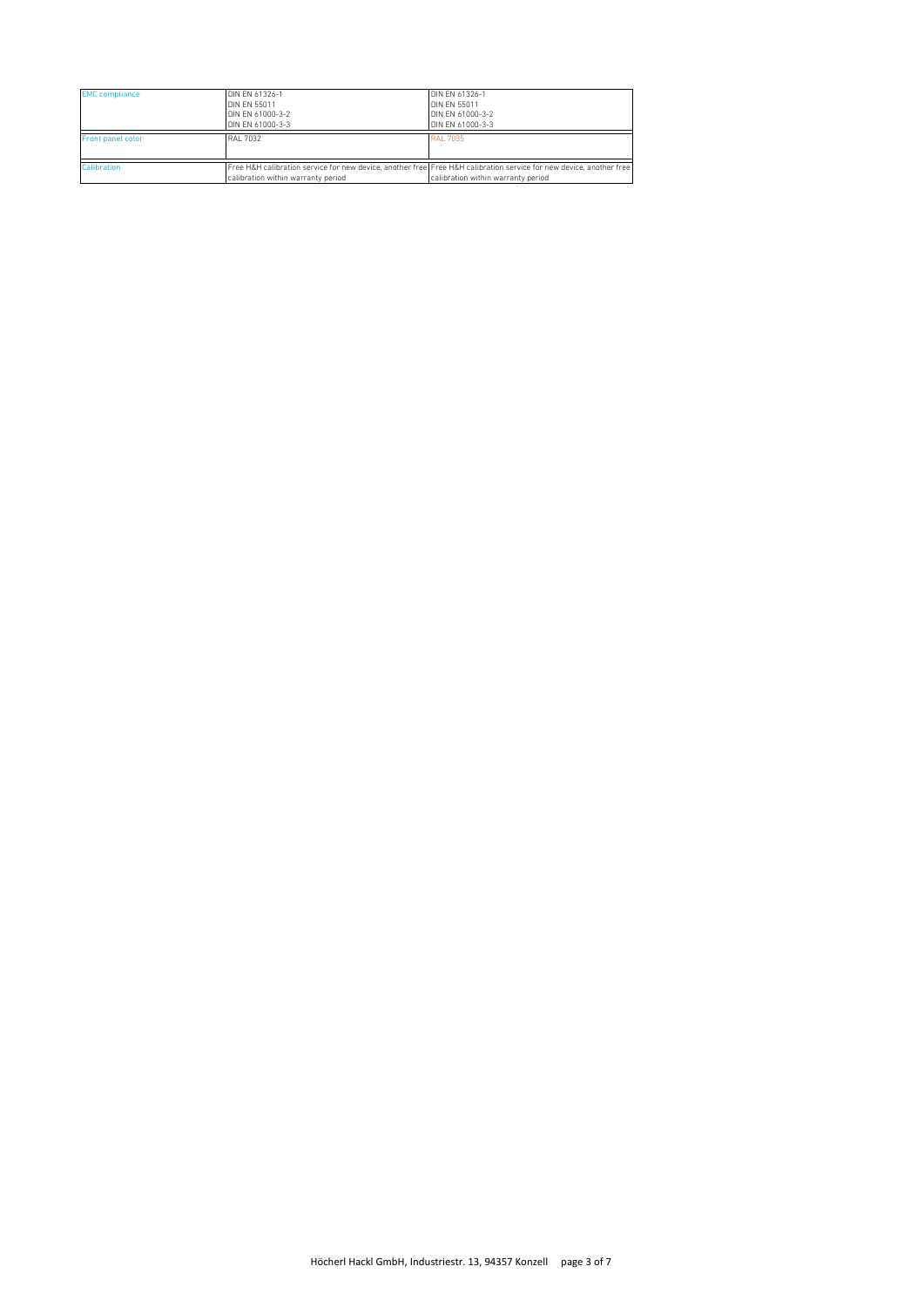## SCPI Commands ZSAC vs. ACL

Höcherl & Hackl GmbH - Industriestr. 13 - 94357 Konzell - Germany



Rev. 2

For identical commands/queries, the following notes must be considered:<br>For identical commons/queries, the following notes must differ.<br>The actual, numeric settings when passing parameters MIN or MAX may differ.<br>The format

Use the user manuals to analyze the detailed differences between the ZSAC and ACL series commands/queries.<br>n. a. = not available

|                                  | <b>ZSAC</b>                       | ACL                                                             | Remark                                                                        |
|----------------------------------|-----------------------------------|-----------------------------------------------------------------|-------------------------------------------------------------------------------|
|                                  |                                   |                                                                 |                                                                               |
|                                  |                                   |                                                                 |                                                                               |
| <b>Common Commands</b>           | *CLS                              | *CLS                                                            |                                                                               |
|                                  | *ESE                              | *ESE                                                            |                                                                               |
|                                  | *ESE?                             | *ESE?                                                           |                                                                               |
|                                  | *ESR?                             | *ESR?                                                           |                                                                               |
|                                  | *IDN?                             | *IDN?                                                           |                                                                               |
|                                  | *OPC<br>*OPC?                     | *OPC<br>OPC?                                                    |                                                                               |
|                                  | n. a.                             | *OPT?                                                           |                                                                               |
|                                  | n. a.                             | *RCL                                                            |                                                                               |
|                                  | *RST                              | <b>RST</b>                                                      |                                                                               |
|                                  | n. a.                             | 'SAV                                                            |                                                                               |
|                                  | *SRE                              | *SRE                                                            | ZSAC loads do not produce<br>SRQ, independent from the<br>set register value. |
|                                  | *SRE?                             | 'SRE?                                                           |                                                                               |
|                                  | *STB?                             | *STB?                                                           |                                                                               |
|                                  | *TRG<br>*TST?                     | *TRG<br>*TST?                                                   |                                                                               |
|                                  | *WAI                              | 'WAI                                                            |                                                                               |
| <b>Device-dependent Commands</b> |                                   |                                                                 |                                                                               |
| <b>Subsystem ACQuisition</b>     |                                   |                                                                 |                                                                               |
|                                  | n. a.                             | ACQuisition[:STATe]                                             |                                                                               |
|                                  | n. a.                             | ACQuisition[:STATe]?                                            |                                                                               |
|                                  | n. a.<br>n. a.                    | ACQuisition[:STATe]:TRIGgered<br>ACQuisition[:STATe]:TRIGgered? |                                                                               |
|                                  | n. a.                             | ACQuisition:STIMe                                               |                                                                               |
|                                  | n. a.                             | ACQuisition:STIMe?                                              |                                                                               |
| Subsystem CHANnel                |                                   |                                                                 |                                                                               |
|                                  | n. a.                             | CHANnel:CATalog?                                                |                                                                               |
|                                  | n. a.                             | CHANnel:COUNt?                                                  |                                                                               |
|                                  | n. a.<br>n. a.                    | CHANnel:COUPle<br>CHANnel:COUPle?                               |                                                                               |
|                                  | n. a.                             | CHANnel:ID?                                                     |                                                                               |
|                                  | CHANnel                           | CHANnel[:SELect]                                                |                                                                               |
|                                  | INSTrument                        |                                                                 |                                                                               |
|                                  | n. a.                             | CHANnel[:SELect]?                                               |                                                                               |
| <b>Subsystem CURRent</b>         | CURRent[:LEVel][:IMMediate]       | CURRent[:LEVel][:IMMediate]                                     |                                                                               |
|                                  | CURRent[:LEVel][:IMMediate]?      | CURRent[:LEVel][:IMMediate]?                                    |                                                                               |
|                                  | CURRent[:LEVel]:TRIGgered         | CURRent[:LEVel]:TRIGgered                                       |                                                                               |
|                                  | CURRent[:LEVel]:TRIGgered?        | CURRent[:LEVel]:TRIGgered?                                      |                                                                               |
|                                  | CURRent:MODE                      | n. a.                                                           |                                                                               |
|                                  | CURRent:MODE?<br>n. a.            | n. a.<br>CURRent:PROTection[:LEVel]                             |                                                                               |
|                                  | n. a.                             | CURRent:PROTection[:LEVel]?                                     |                                                                               |
|                                  | CURRent:RANGe?                    | n. a.                                                           |                                                                               |
| Subsystem DATA                   |                                   |                                                                 |                                                                               |
|                                  | n. a.                             | DATA:DELete                                                     |                                                                               |
|                                  | DATA:POINts?<br>TRACe:POINts?     | DATA:POINts?                                                    |                                                                               |
|                                  | DATA:REMove?                      | DATA:REMove?                                                    |                                                                               |
|                                  | TRACe:REMove?                     |                                                                 |                                                                               |
| <b>Subsystem DELay</b>           | <b>DELay</b>                      |                                                                 |                                                                               |
|                                  |                                   | n. a.                                                           |                                                                               |
|                                  | n. a.                             | FORMat[:DATA]                                                   |                                                                               |
|                                  | n. a.                             | FORMat[:DATA]?                                                  |                                                                               |
|                                  | n. a.                             | FORMat:SREGister                                                |                                                                               |
|                                  | n. a.                             | FORMat:SREGister?                                               |                                                                               |
| Subsystem GTL                    | GTL                               | SYSTem:LOCal                                                    |                                                                               |
| Subsystem INPut                  |                                   |                                                                 |                                                                               |
|                                  | INPut[:STATe]                     | INPut[:STATe]                                                   |                                                                               |
|                                  | OUTPut[:STATe]                    |                                                                 |                                                                               |
|                                  | INPut[:STATe]?<br>OUTPut[:STATe]? | INPut[:STATe]?                                                  |                                                                               |
|                                  | n. a.                             | INPut[:STATe]:TRIGgered                                         |                                                                               |
|                                  | n. a.                             | INPut[:STATe]:TRIGgered?                                        |                                                                               |
|                                  | n. a.                             | INPut:MODE?                                                     |                                                                               |
| <b>Subsystem LIST</b>            |                                   |                                                                 |                                                                               |
|                                  | n. a.<br>n. a.                    | LIST:ACQuisition[:ENABle]<br>LIST:ACQuisition[:ENABle]?         |                                                                               |
|                                  | LIST:COUNt                        | LIST:COUNt                                                      |                                                                               |
|                                  | n. a.                             | LIST:COUNt?                                                     |                                                                               |
|                                  | LIST:CURRent[:LEVel]              | LIST:CURRent[:LEVel]                                            |                                                                               |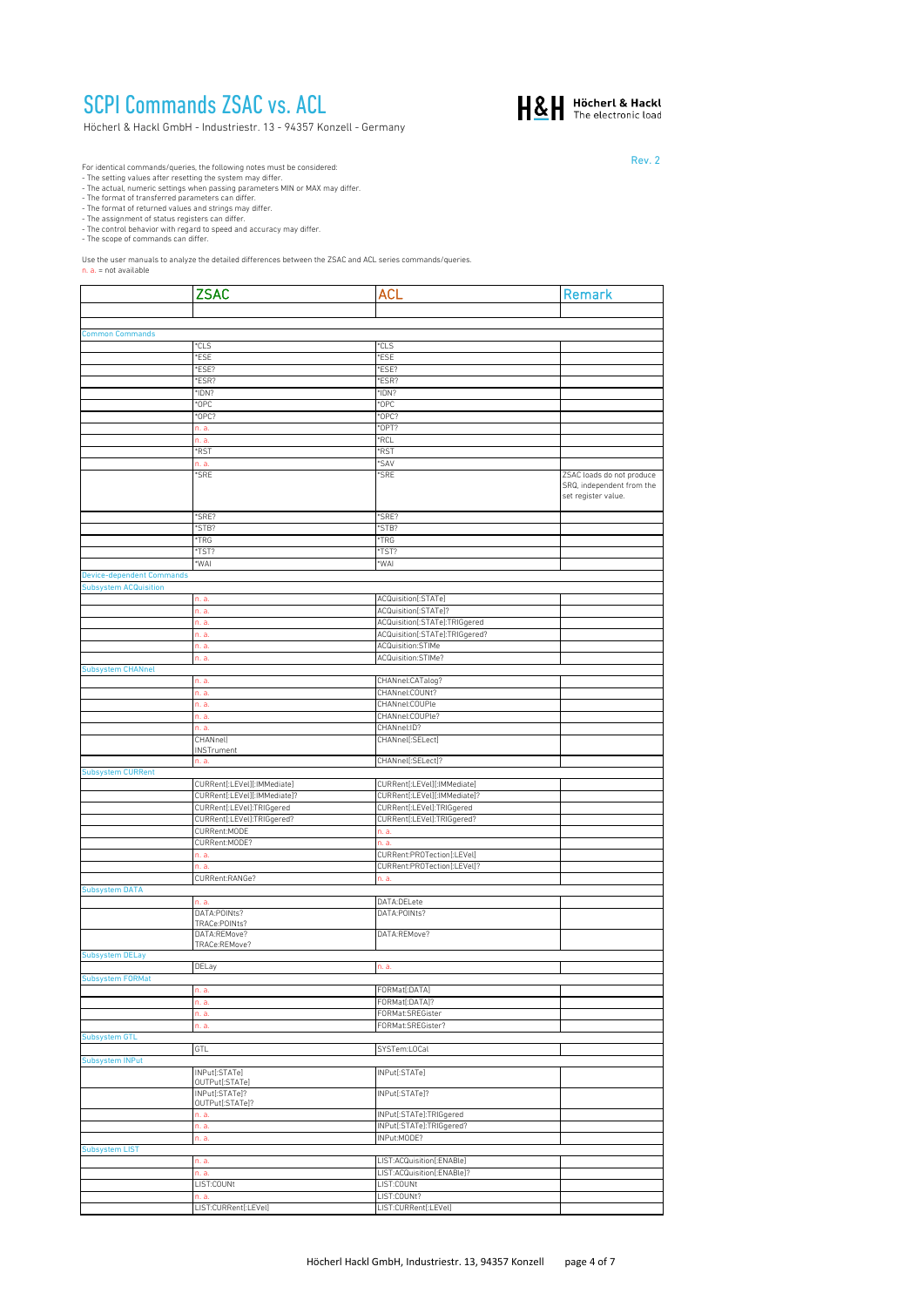|                             | n. a.                                | LIST:CURRent[:LEVel]?           |  |
|-----------------------------|--------------------------------------|---------------------------------|--|
|                             | n. a.                                | LIST:CURRent[:LEVel]:POINts?    |  |
|                             | LIST:CURRent:RTIMe                   | LIST:RTIMe                      |  |
|                             | LIST:CURRent:DWELl                   | LIST:DWELL                      |  |
|                             | LIST:CURRent:STRamp                  | LIST:STIMe:RTIMe                |  |
|                             |                                      | LIST:STIMe:DWELL                |  |
|                             | LIST:CURRent:STDWell                 |                                 |  |
|                             | n. a.                                | LIST:DWELl?                     |  |
|                             | n. a.                                | LIST:DWELL:POINts?              |  |
|                             | n. a.                                | LIST:MODE                       |  |
|                             | n. a.                                | LIST:MODE?                      |  |
|                             | n. a.                                | LIST:P0Wer[:LEVel]              |  |
|                             | n. a.                                | LIST:P0Wer[:LEVel]?             |  |
|                             | n. a.                                | LIST:POWer[:LEVel]:POINts?      |  |
|                             | n. a.                                | LIST:RTIMe                      |  |
|                             | n. a.                                | LIST:DWELI                      |  |
|                             | n. a.                                | LIST:STIMe:RTIMe                |  |
|                             | n. a.                                | LIST:STIMe:DWELl                |  |
|                             | LIST:RESistance[:LEVel]              | LIST:RESistance[:LEVel]         |  |
|                             | n. a.                                | LIST:RESistance[:LEVel]?        |  |
|                             |                                      |                                 |  |
|                             | n. a.                                | LIST:RESistance[:LEVel]:POINts? |  |
|                             | LIST:RESistance:RTIMe                | LIST:RTIMe                      |  |
|                             | LIST:RESistance:DWELl                | LIST:DWELI                      |  |
|                             | LIST:RESistance:STRamp               | LIST:STIMe:RTIMe                |  |
|                             | LIST:RESistance:STDWell              | LIST:STIMe:DWELL                |  |
|                             | n. a.                                | LIST:RTIMe?                     |  |
|                             | n. a.                                | LIST:RTIMe:POINts?              |  |
|                             | LIST:STATe                           | LIST[:STATe]                    |  |
|                             | LIST:STATe?                          | LIST[:STATe]?                   |  |
|                             | n. a.                                | LIST[:STATe]:TRIGgered          |  |
|                             |                                      | LIST[:STATe]:TRIGgered?         |  |
|                             | n. a.                                |                                 |  |
|                             | n. a.                                | LIST:STIMe:DWELI?               |  |
|                             | n. a.                                | LIST:STIMe:DWELL:POINts?        |  |
|                             | n. a.                                | LIST:STIMe:RTIMe?               |  |
|                             | n. a.                                | LIST:STIMe:RTIMe:POINts?        |  |
|                             | n. a.                                | LIST:VOLTage[:LEVel]            |  |
|                             | n. a.                                | LIST:VOLTage[:LEVel]?           |  |
|                             | n. a.                                | LIST:VOLTage[:LEVel]:POINts?    |  |
|                             | n. a.                                | LIST:RTIMe                      |  |
|                             | n. a.                                | LIST:DWELL                      |  |
|                             | n. a.                                | LIST:STIMe:RTIMe                |  |
|                             |                                      |                                 |  |
|                             | n. a.                                | LIST:STIMe:DWELL                |  |
|                             |                                      |                                 |  |
|                             |                                      |                                 |  |
|                             |                                      |                                 |  |
| <b>Subsystem MEASure</b>    |                                      |                                 |  |
|                             | MEASure:CURRent[:DC]?                | MEASure:CURRent?                |  |
|                             | n. a.                                | MEASure:CURRent:CFACtor?        |  |
|                             | MEASure:EXTernal[:DC]?               | n. a.                           |  |
|                             | n. a.                                | MEASure:FREQuency?              |  |
|                             |                                      |                                 |  |
|                             |                                      |                                 |  |
|                             | MEASure:POWer[:DC]?                  | MEASure:POWer?                  |  |
|                             | n. a.                                | MEASure:POWer[:ACTive]?         |  |
|                             | n. a.                                | MEASure:POWer:APParent?         |  |
|                             | n. a.                                | MEASure:POWER:PFACtor?          |  |
|                             | n. a.                                | MEASure:POWer:REACtive?         |  |
|                             | MEASure:RESistance[:DC]?             | MEASure:RESistance?             |  |
|                             |                                      | MEASure:TEMPerature?            |  |
|                             |                                      |                                 |  |
|                             | MEASure:VOLTage[:DC]?                | MEASure:VOLTage?                |  |
|                             | n. a.                                | MEASure:VOLTage:CFACtor?        |  |
| <b>Subsystem MODE</b>       |                                      |                                 |  |
|                             | MODE:CURRent[:DC]                    | FUNCtion:MODE                   |  |
|                             | FUNCtion:CURRent[:DC]                |                                 |  |
|                             | MODE:RESistance[:DC]                 | FUNCtion:MODE                   |  |
|                             | FUNCtion:RESistance[:DC]             |                                 |  |
|                             | MODE?                                | FUNCtion:MODE?                  |  |
|                             | n. a.                                | FUNCtion:MODE:TRIGgered         |  |
|                             | n. a.                                | FUNCtion:MODE:TRIGgered?        |  |
|                             |                                      |                                 |  |
| <b>Subsystem PORT</b>       |                                      |                                 |  |
|                             | n. a.                                | PORT:IO:MSIGnal                 |  |
|                             | n. a.                                | PORT:IO:MSIGnal?                |  |
|                             | n. a.                                | PORT:IO:OPIN                    |  |
|                             | n. a.                                | PORT:IO:OPIN?                   |  |
| <b>Subsystem POWer</b>      |                                      |                                 |  |
|                             | n. a.                                | POWer[:LEVel][:IMMediate]       |  |
|                             | n. a.                                | POWer[:LEVel][:IMMediate]?      |  |
|                             |                                      |                                 |  |
|                             | n. a.                                | POWer[:LEVel][:TRIGgered]       |  |
|                             | n. a.                                | POWer[:LEVel][:TRIGgered]?      |  |
| Subsystem PROGram           |                                      |                                 |  |
|                             | PROGram[:SELected]:BEGin             | n. a.                           |  |
|                             | PROGram[:SELected]:DELete[:SELected] | n. a.                           |  |
|                             | PROGram[:SELected]:DELete:ALL        | n. a.                           |  |
|                             | PROGram[:SELected]:END               | n. a.                           |  |
|                             | PROGram[:SELected]:NAME              | n. a.                           |  |
|                             | PROGram[:SELected]:STATe             | n. a.                           |  |
|                             | PROGram[:SELected]:STATe?            | n. a.                           |  |
| <b>Subsystem RESistance</b> |                                      |                                 |  |
|                             | RESistance[:LEVel][:IMMediate]       | RESistance[:LEVel][:IMMediate]  |  |
|                             | RESistance[:LEVel][:IMMediate]?      | RESistance[:LEVel][:IMMediate]? |  |
|                             |                                      |                                 |  |
|                             | RESistance[:LEVel]:TRIGgered         | RESistance[:LEVel]:TRIGgered    |  |
|                             | RESistance[:LEVel]:TRIGgered?        | RESistance[:LEVel]:TRIGgered?   |  |
|                             | RESistance:MODE                      | h, a.                           |  |
|                             | RESistance:MODE?                     | n. a.                           |  |
|                             | RESistance:RANGe?                    | n. a.                           |  |
| <b>Subsystem SETup</b>      |                                      |                                 |  |
| <b>Subsystem SFUNCtion</b>  | SETup?                               | n. a.                           |  |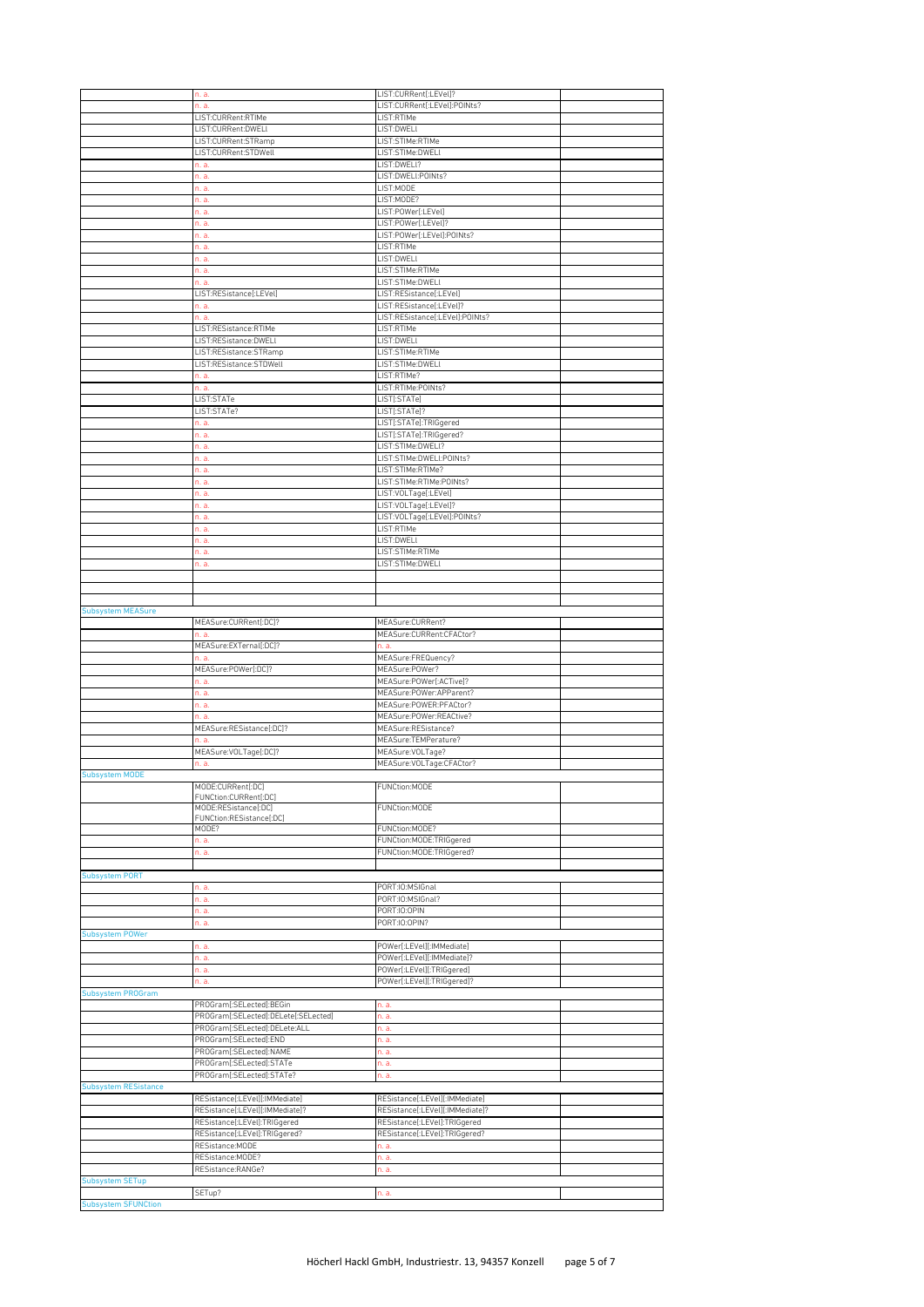|                         | SFUNction:BATTery:ENABle                 | n. a.                                       |  |
|-------------------------|------------------------------------------|---------------------------------------------|--|
|                         | SFUNction:BATTery:ENABle?                | n. a.                                       |  |
|                         |                                          |                                             |  |
|                         | SFUNction:BATTery:STATe?                 | n. a.                                       |  |
|                         | SFUNction:BATTery:TEVoltage              | n. a.                                       |  |
|                         | SFUNction:BATTery:TEVoltage?             | n. a.                                       |  |
|                         | SFUNction:AC:CRESt                       | WAVeform:SINE:CFACtor                       |  |
|                         | n. a.                                    | WAVeform:SINE:CFACtor?                      |  |
|                         | SFUNction:AC:FSYNthesis                  | WAVeform:HARMonics[:AMPLitude]              |  |
|                         | n. a.                                    | WAVeform:HARMonics[:AMPLitude]?             |  |
|                         | SFUNction:AC:PHControl                   | WAVeform:PCUT                               |  |
|                         | n. a                                     | WAVeform:PCUT?                              |  |
|                         | SFUNction:AC:PHShift                     | WAVeform:PSHift                             |  |
|                         | n. a                                     | WAVeform:PSHift?                            |  |
|                         | SFUNction:AC:WAVEform                    | WAVeform:ARBitrary[:LEVel]                  |  |
|                         | n. a.                                    | WAVeform:ARBitrary[:LEVel]?                 |  |
|                         |                                          | WAVeform:DATA?                              |  |
|                         | n. a.                                    |                                             |  |
|                         | n. a.                                    | WAVeform:DATA:POINts?                       |  |
|                         | n. a.                                    | WAVeform:SYNChronize?                       |  |
|                         | n. a.                                    | WAVeform:TYPE                               |  |
|                         | n. a.                                    | WAVeform:TYPE?                              |  |
|                         | SFUNction:AC:WAVEform:RECall             | *RCL                                        |  |
|                         | SFUNction:AC:WAVEform:SAVE               | <i><b>SAV</b></i>                           |  |
| Subsystem STATus        |                                          |                                             |  |
|                         | STATus:OPERation:CONDition?              | STATus:OPERation:CONDition?                 |  |
|                         | STATus: OPERation: ENABle                | STATus: OPERation: ENABle                   |  |
|                         | STATus:OPERation:ENABle?                 | STATus:OPERation:ENABle?                    |  |
|                         | STATus:OPERation[:EVENt]?                | STATus: OPERation[: EVENt]?                 |  |
|                         | STATus:PRESet                            | STATus:PRESet                               |  |
|                         | STATus:QUEStionable:CONDition?           | STATus:QUEStionable:CONDition?              |  |
|                         | STATus:QUEStionable:ENABle               | STATus:QUEStionable:ENABle                  |  |
|                         | STATus:QUEStionable:ENABle?              |                                             |  |
|                         |                                          | STATus:QUEStionable:ENABle?                 |  |
|                         | STATus:QUEStionable[:EVENt]?             | STATus:QUEStionable[:EVENt]?                |  |
| <b>Subsystem SYSTem</b> |                                          |                                             |  |
|                         | n. a.                                    | SYSTem:COMMunicate:CAN:ADDRess              |  |
|                         | n. a.                                    | SYSTem:COMMunicate:CAN:ADDRess?             |  |
|                         | n. a.                                    | SYSTem:COMMunicate:CAN:BAUD                 |  |
|                         | n. a.                                    | SYSTem:COMMunicate:CAN:BAUD?                |  |
|                         | n. a.                                    | SYSTem:COMMunicate:CAN:TERMination[:STATe]  |  |
|                         | n. a.                                    | SYSTem:COMMunicate:CAN:TERMination[:STATe]? |  |
|                         | n. a.                                    | SYSTem:COMMunicate:GPIB:ADDRess             |  |
|                         | n. a.                                    | SYSTem:COMMunicate:GPIB:ADDRess?            |  |
|                         | n. a.                                    | SYSTem:COMMunicate:LAN:DHCP[:STATe]         |  |
|                         | n. a.                                    | SYSTem:COMMunicate:LAN:DHCP[:STATe]?        |  |
|                         | n. a.                                    | SYSTem:COMMunicate:LAN:DNS[:ADDRess]        |  |
|                         | n. a.                                    | SYSTem:COMMunicate:LAN:DNS[:ADDRess]?       |  |
|                         | n. a.                                    | SYSTem:COMMunicate:LAN:GATeway[:ADDRess]    |  |
|                         | n. a.                                    | SYSTem:COMMunicate:LAN:GATeway[:ADDRess]?   |  |
|                         | n. a.                                    | SYSTem:COMMunicate:LAN:HOSTname?            |  |
|                         | n. a.                                    | SYSTem:COMMunicate:LAN:IP[:ADDRess]         |  |
|                         | n. a.                                    | SYSTem:COMMunicate:LAN:IP[:ADDRess]?        |  |
|                         | n. a.                                    | SYSTem:COMMunicate:LAN:MAC[:ADDRess]?       |  |
|                         | n. a.                                    | SYSTem:COMMunicate:LAN:PORT                 |  |
|                         | n. a.                                    | SYSTem:COMMunicate:LAN:PORT?                |  |
|                         | n. a.                                    | SYSTem:COMMunicate:LAN:SUBNet[:MASK]        |  |
|                         | n. a.                                    | SYSTem:COMMunicate:LAN:SUBNet[:MASK]?       |  |
|                         | n. a.                                    | SYSTem:COMMunicate:SERial:BAUD              |  |
|                         | n. a.                                    | SYSTem:COMMunicate:SERial:BAUD?             |  |
|                         | n. a.                                    | SYSTem:COMMunicate:SERial:BITS?             |  |
|                         | SYSTem:COMMunicate:SERial:CONTrol:RTS    | n. a.                                       |  |
|                         |                                          |                                             |  |
|                         |                                          |                                             |  |
|                         | SYSTem:COMMunicate:SERial[:RECeive]:PACE | n. a.                                       |  |
|                         | n. a.                                    | SYSTem:COMMunicate:SERial:PARity            |  |
|                         | n. a.                                    | SYSTem:COMMunicate:SERial:PARity?           |  |
|                         | n. a.                                    | SYSTem:COMMunicate:SERial:SBITs             |  |
|                         | n. a.                                    | SYSTem:COMMunicate:SERial:SBITs?            |  |
|                         | n. a.                                    | SYSTem:COMMunicate:VCP:BAUD                 |  |
|                         | n. a.                                    | SYSTem:COMMunicate:VCP:BAUD?                |  |
|                         | n. a.                                    | SYSTem:COMMunicate:VCP:BITS?                |  |
|                         | n. a.                                    | SYSTem:COMMunicate:VCP:PARity               |  |
|                         | n. a.                                    | SYSTem:COMMunicate:VCP:PARity?              |  |
|                         | n. a.                                    | SYSTem:COMMunicate:VCP:SBITs                |  |
|                         | n. a.                                    | SYSTem:COMMunicate:VCP:SBITs?               |  |
|                         | n. a.                                    | SETTing:EXTernal:ENABle                     |  |
|                         | n. a.                                    | SETTing:EXTernal:ENABle?                    |  |
|                         | SYSTem:CONTrol                           | SETTing:EXTernal[:STATe]                    |  |
|                         | SYSTem:CONTrol?                          | SETTing:EXTernal[:STATe]?                   |  |
|                         | n. a.                                    | SYSTem:DATE                                 |  |
|                         | n. a.                                    | SYSTem:DATE?                                |  |
|                         | n. a.                                    | SYSTem:ERRor:ALL?                           |  |
|                         | n. a.                                    | SYSTem:ERRor:COUNt?                         |  |
|                         | SYSTem:ERRor?                            | SYSTem:ERRor[:NEXT]?                        |  |
|                         | SYSTem:FAN                               | n. a.                                       |  |
|                         | SYSTem:FUNCtion                          | INPut:MODE                                  |  |
|                         | n. a.                                    | SYSTem:HELP:HEADers?                        |  |
|                         |                                          | SYSTem:KLOCk                                |  |
|                         | n. a.<br>n. a.                           | SYSTem:KLOCk?                               |  |
|                         |                                          | n. a.                                       |  |
|                         | SYSTem:LANGuage                          | n. a.                                       |  |
|                         | SYSTem:LANGuage?                         |                                             |  |
|                         | SYSTem:PARameter                         | SERVice:VALue                               |  |
|                         | SYSTem:PARameter?                        | SERVice:VALue?                              |  |
|                         | n. a.                                    | SYSTem:PRESet                               |  |
|                         | SYSTem:PROTection[:LEVel]                | INPut:WDOG:DELay                            |  |
|                         | SYSTem:PROTection[:LEVel]?               | INPut:WDOG:DELay?                           |  |
|                         |                                          | INPut:WDOG:RESet                            |  |
|                         | SYSTem:PROTection:STATe<br>n. a.         | INPut:WDOG[:STATe]<br>INPut:WDOG[:STATe]?   |  |